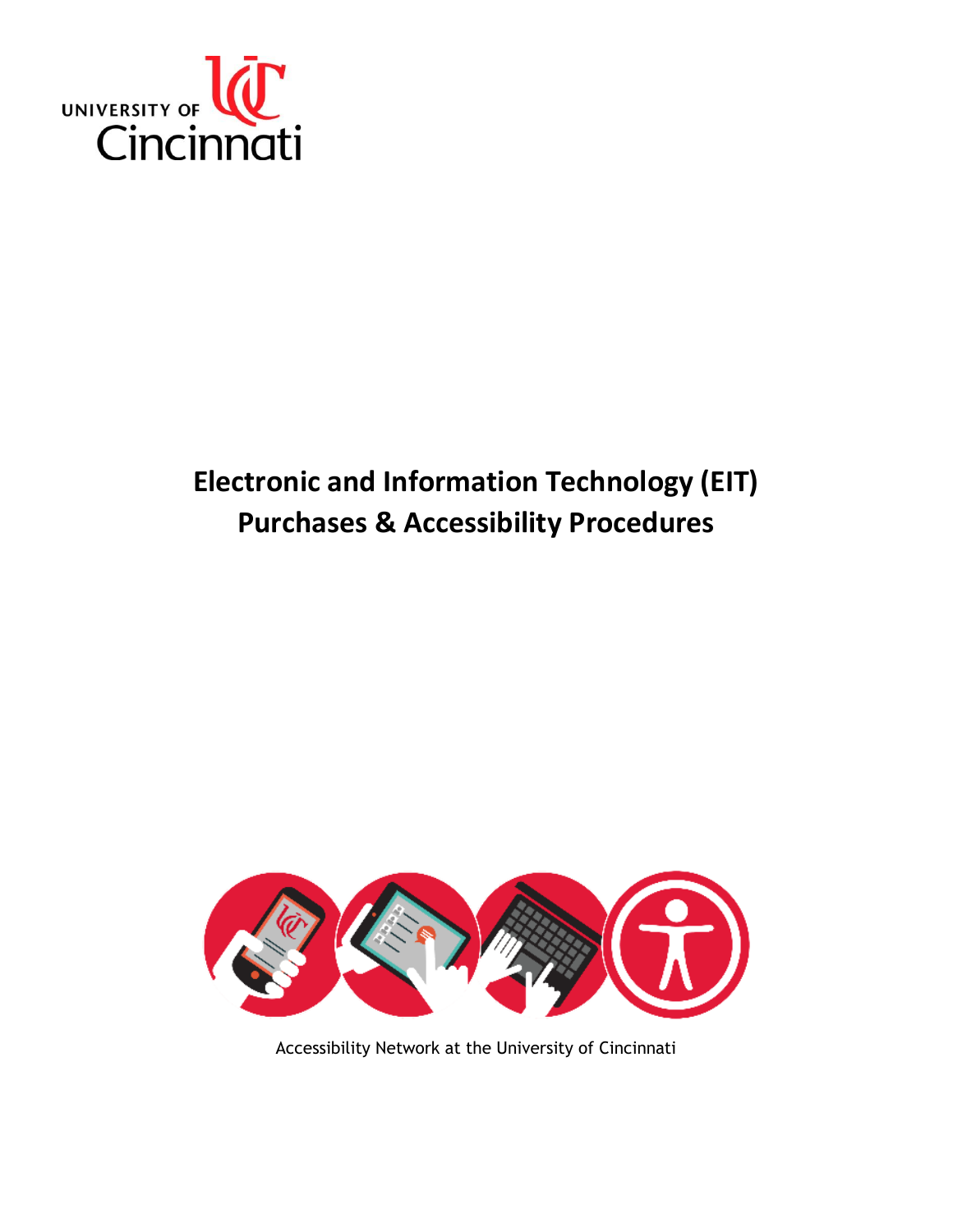# **Contents**

| Electronic and Information Technology (EIT) Purchases & Accessibility Procedures 1 |  |
|------------------------------------------------------------------------------------|--|
|                                                                                    |  |
|                                                                                    |  |
|                                                                                    |  |
|                                                                                    |  |
|                                                                                    |  |
|                                                                                    |  |
|                                                                                    |  |
|                                                                                    |  |
|                                                                                    |  |
|                                                                                    |  |
|                                                                                    |  |

# <span id="page-1-0"></span>**Introduction**

In accordance with the University of Cincinnati's **Electronic and Information Technology (EIT) Policy** [9.2.1,](https://www.uc.edu/content/dam/uc/infosec/docs/policies/EIT%20Accessibility%20Policy%204.5.2018_MJJ(1).pdf) electronic and information resources and content will be procured, implemented and managed in a way to be accessible to individuals with disabilities and support compliance with applicable requirements of relevant federal, state and local non-discrimination laws. In order for the university to be successful in procuring accessible EIT, purchasers must *consider and inquire about accessibility as early as possible*, preferably at the beginning of the purchasing process. Determining the degree of accessibility—and comparing the results with other potential options—is a key part of selecting a new EIT product.

The [Accessibility Network](https://www.uc.edu/ucit/community/accessibility.html) is available to assist individuals with accessibility in the procurement process at any time and answer questions about the procedures that follow. This includes, but is not limited to, questions concerning Voluntary Product Review Template (VPAT) assessment, product testing, risk assessment, and mitigation options when gaps in accessibility may be present.

# <span id="page-1-1"></span>The Accessibility Procurement Process

The following section details how to incorporate accessibility into the purchasing process.

# <span id="page-1-2"></span>Request an Accessibility Conformance Report

When considering EIT products for purchase, request the vendor provide an Accessibility Conformance Report. The vendor will typically provide this information using a Voluntary Product Accessibility Template, or VPAT. A VPAT is a document that asserts the degree to which hardware, software, or online products and services conform to various accessibility requirements, such as the Web Content Accessibility Guidelines (WCAG) or Section 508 requirements. Most often, VPATs are completed internally by the vendor, but occasionally a third party is hired. Lack of a VPAT is likely telling with regard to a product's potential for an accessible user experience.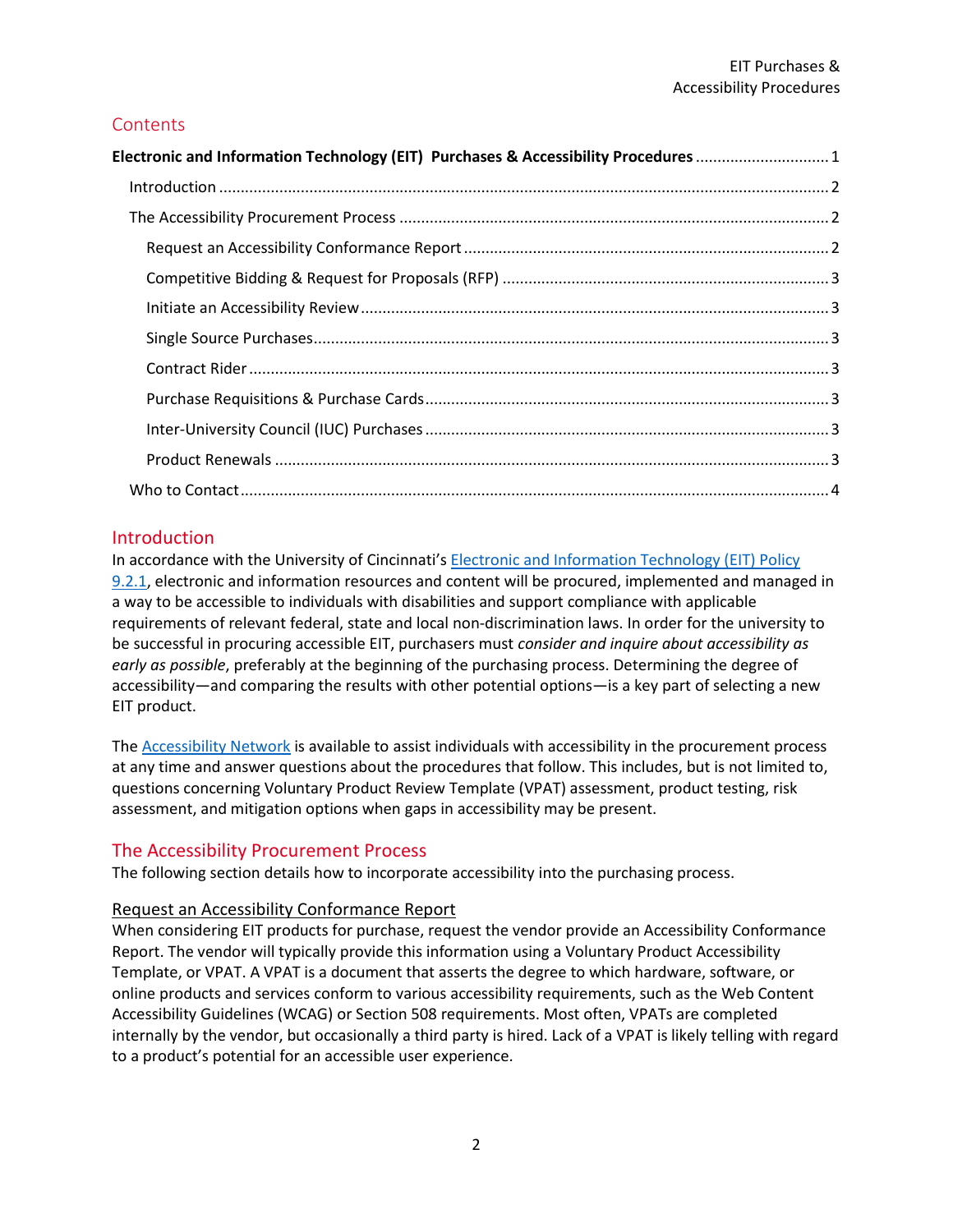## <span id="page-2-0"></span>Competitive Bidding & Request for Proposals (RFP)

Competitive bidding is a pricing procedure that solicits bids from potential suppliers and then selects the lowest and best proposal. An accessibility review(s) that assesses accessibility compliance will need to be included with the submitted vendor bids. For more information, refer to the UC Central Purchasing [Manual.](https://www.uc.edu/content/dam/uc/af/purchasing/docs/PurchasingManual.pdf)

## <span id="page-2-1"></span>Initiate an Accessibility Review

After receiving a completed conformance report (or VPAT) from the vendor(s), submit the information through an **online service request** to initiate an accessibility review process. The university's Accessibility Review Committee will then:

- Evaluate the degree of accessibility of the potential product(s),
- Provide support in incorporating accessibility requirements into product testing,
- And assist in eventual implementation or provide suggestions for alternatives when appropriate.

## <span id="page-2-2"></span>Single Source Purchases

On occasion, unique requirements warrant a bid waiver request be made (sometimes referred to as a "single source purchase"), which must be submitted to Central Purchasing. Note that waiving the bidding process does not waive the requirement to conduct an accessibility review of the EIT product prior to its purchase. A single source purchase with no alternatives being considered *heightens* the need for an accessibility review.

Central Purchasing maintains a list of items (non-competitive list) that do not require competition or a bid waiver. Any of these items that are or include electronic or information technology will require an accessibility review be conducted.

### <span id="page-2-3"></span>Contract Rider

EIT purchases that include a contract or formal agreement with a vendor will pursue inclusion of an accessibility rider. The language of this rider is currently being developed in coordination with the Office of General Counsel (OGC).

### <span id="page-2-4"></span>Purchase Requisitions & Purchase Cards

EIT products procured via purchase requisitions or purchase cards will need an accessibility review prior to purchase.

### <span id="page-2-5"></span>Inter-University Council (IUC) Purchases

Some EIT products available for purchase through the IUC may lack an acceptable level of accessibility. Until the IUC process better reflects the standards established in Section 508 of the 1973 Rehabilitation Act and WCAG 2.1, potential products available through this process will also need an accessibility review prior to purchase.

### <span id="page-2-6"></span>Product Renewals

Request an updated VPAT from the vendor(s) and an [Accessibility Review](https://uc.teamdynamix.com/TDClient/Requests/ServiceDet?ID=26142) from the Accessibility Review Committee within 3-6 months of a product's renewal.